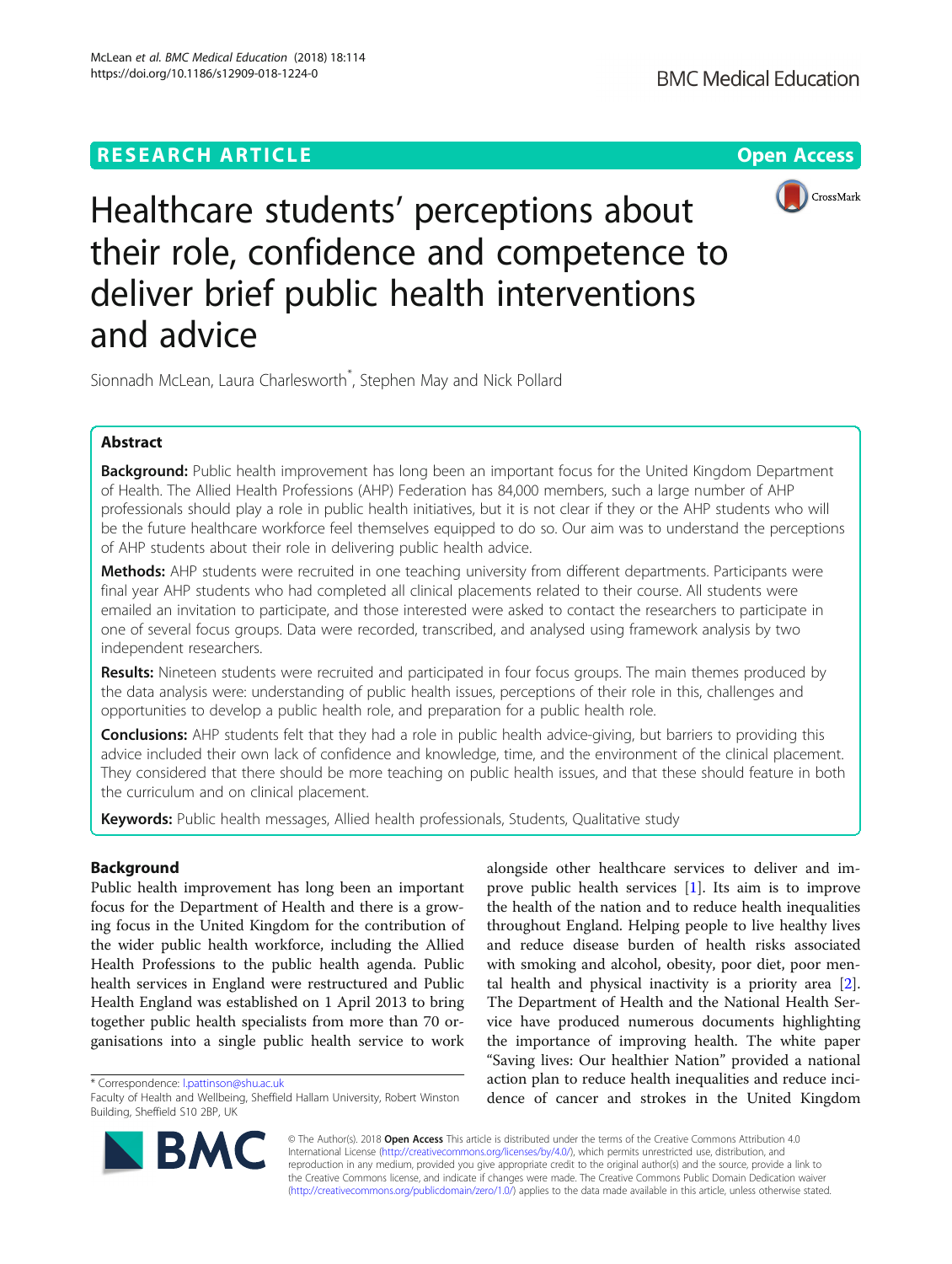(UK) [[3\]](#page-7-0). The basis of the paper identifies that in some cases healthy living is a lifestyle choice, and that individuals can increasingly be encouraged to make positive lifestyle choices with the provision of appropriate information, which may lead to reduced mortality. However, the implementation of health improvement did not follow. The concept of health improvement proved complex, and unclear goals and priorities, such as whether children or adults should be the targets of obesity prevention, created confusion [\[4\]](#page-7-0). The impact of guidelines on individual clinical practice may not have an effect without the backing of trust and departmental implementation strategies, for instance staff may not see it as a clinical priority due other pressures [[5\]](#page-7-0). The key messages that followed the 1999 white paper were that public health issues must be tackled by partnerships of health and social care services, and that each member of the health service can provide public health messages which lead to overall improvements to health and do not just deal with the recognised health problems [\[6](#page-7-0)–[9](#page-7-0)]. There is a growing focus in the United Kingdom for role the Allied Health Professions in improving population health and embedding prevention throughout all aspects of healthcare and subsequently the Allied Health Professionals Federation and Public Health England have identified the need for a strategy to support the delivery of public health messages within AHP practice. The publication of the strategy to develop the capacity, impact and profile of AHPs in public health 2015–2018 identifies the need for strategic leadership and support from partner organisations to embed this strategy into practice [\[10](#page-7-0)].

The Allied Health Professions Federation represents 84,000 members of the AHP workforce (all health professions with the exception of nurses, midwives and physicians), around 1 in 5 of the total number of National Health Service employees. AHP commitment to public health is confirmed with statements for actions from several professional bodies  $[11–13]$  $[11–13]$  $[11–13]$  $[11–13]$ , AHPs directly work with the public, highlighting their great potential to deliver key messages [[14](#page-8-0)] which are appropriate to patients. The success of these policies requires brief public health messages to be given on a regular basis and in a consistent manner.

Whilst primary care services provide appropriate platforms, for example enhanced support and integrated service models [[15\]](#page-8-0), several studies suggest that there are numerous barriers and challenges to implementation of such activities. This includes poor recognition by healthcare professions of their role in opportunistic health promotion delivery, lack of time, limited knowledge and expertise in areas of health promotion delivery [[16,](#page-8-0) [17](#page-8-0)]. In order to ensure the competence of future AHP workforces, Higher Education Institutions (HEI) have an important role to develop a sound knowledge base in health improvement and promotion in all undergraduate and postgraduate health degree courses [\[13,](#page-7-0) [14\]](#page-8-0). As far as we are aware, the confidence and competence of AHP students to deliver on Public Health has not been investigated and therefore the aim of this study was to conduct an initial investigation into the perceptions of AHP students regarding their role, confidence, competence, barriers and challenges to delivering brief public health interventions and advice.

### Methods

### Research design

The project employed a qualitative design to explore the perceptions of AHP students in one teaching University. Focus groups were conducted by a facilitator using an interview schedule to gain insights into participants' perceptions regarding their role, confidence, competence, barriers and challenges to delivering brief public health interventions and advice (BPHIA). Four focus groups were conducted in two closely grouped pairs with a two week interval to allow time for transcription, analysis and refinement of the topic guide (Additional file [1\)](#page-7-0) therefore enabling the facilitator to explore relevant issues more deeply at the subsequent pair of focus groups [[18\]](#page-8-0).

### Ethics, participants and recruitment

The project received ethical approval from the Sheffield Hallam University research ethics committee. An invitation was sent by email to all AHP at Sheffield Hallam University inviting them to contact the lead researcher. Students who met the inclusion criteria (final year AHP students who had completed all clinical placements for their course) and who indicated their willingness to be involved were asked to sign a consent form and complete a basic questionnaire outlining their clinical background and demographic details, before invitation to attend a focus group at a convenient time and venue. To ensure full exploration of issues recruitment continued until data saturation had occurred, identified by recurring themes and no new insights emerging through further data collection.

Two researchers reviewed and coded the data, discussed themes and clarified the coding framework, themes, subordinate themes and supporting extracts. Participants were given the opportunity to review transcripts, themes and interpretations, and make additions or corrections which ensured the accuracy of the information and protect against potential misinterpretations and researcher subjectivity [\[18,](#page-8-0) [19](#page-8-0)].

### Data collection and analysis

Four focus groups were conducted and audio recorded at Sheffield Hallam University, each led by one of the authors. An interview schedule (Additional file [1\)](#page-7-0) was used to explore the perceived, knowledge, confidence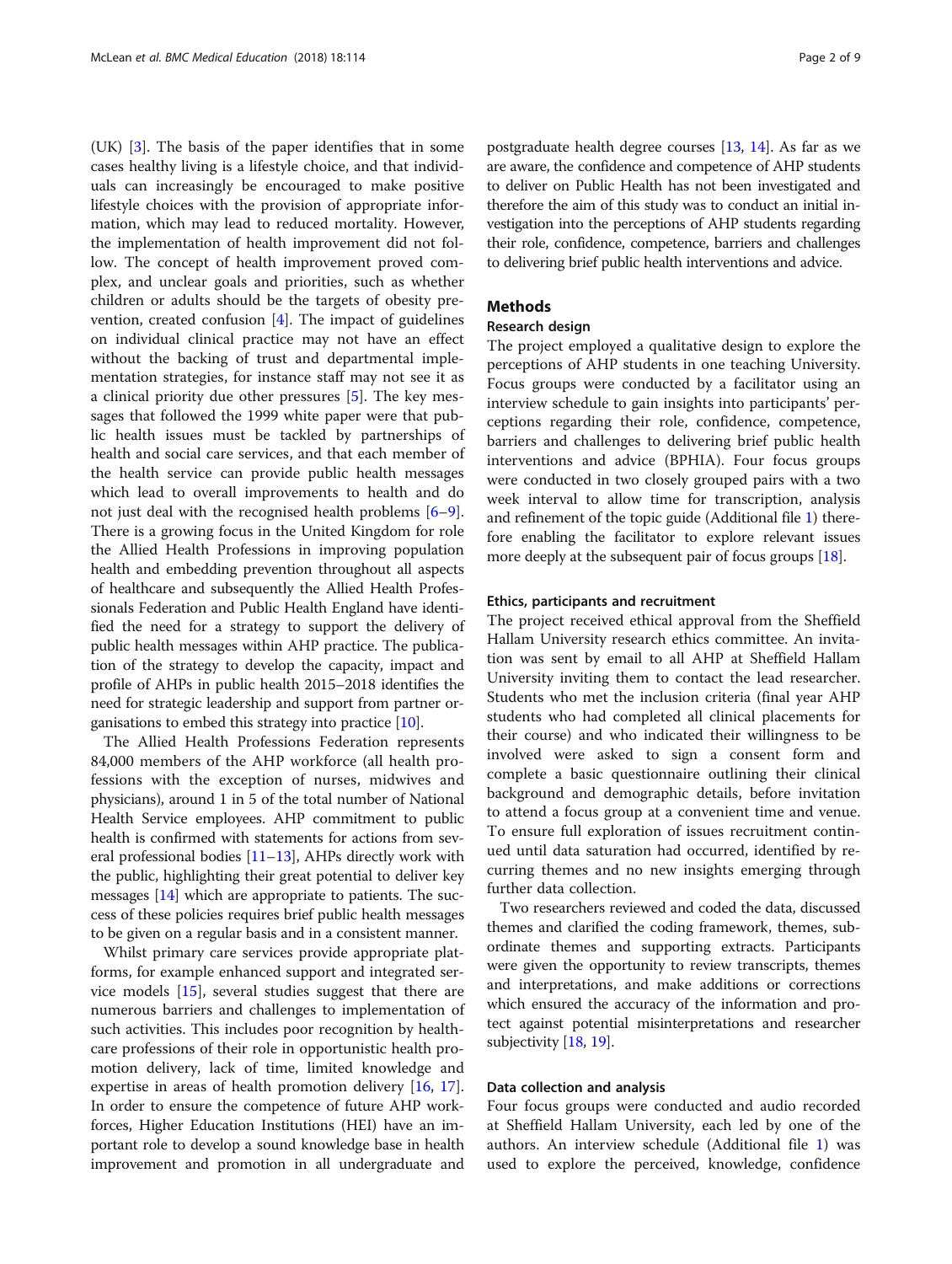and competence of participants to deliver brief public health interventions and advice.

Analysis was conducted using the framework approach to identify concepts, categories and themes in the data [[20\]](#page-8-0). This method was developed for the purpose of conducting applied qualitative research and is an excellent method for investigating healthcare policies and procedures or the experience of those affected by policy decision. It also provides systematic and visible stages of data analysis and allows for integration of pre-existing themes into the emerging data analysis [\[21\]](#page-8-0). The five key stages of framework analysis are: familiarization, identification of a thematic framework, indexing, charting, mapping and interpretation. An initial thematic coding framework was developed based on the topic guide (Additional file [1\)](#page-7-0) and then modified following preliminary analysis of the transcripts from the first pair of focus groups. The revised coding framework was used to analyse all the transcripts. Data from all the focus groups were charted and summarised in separate documents and similar responses to questions were grouped together to identify themes.

### Results

Saturation (identified by recurring themes and no new insights emerging through further data collection) was observed after three focus group sessions; to confirm this one additional focus group was conducted; each consisting of five to ten participants per group, and lasting for approximately two hours. The sample  $(n = 19)$  consisted of 17 female and 2 male students (see 1.0 yrs. (Table 1).

Four main themes and 12 sub-themes were derived from the focus groups interviews (see Table 2 and Additional file [1](#page-7-0)). Students freely discussed issues relating to 1) their understanding of public health, 2) the perceptions around their role and the role of others, 3) the barriers and challenges of integrating public health matters into their clinical role and 4) preparation for a public health role.

### Understanding public health

Students from all disciplines were aware that public health relates to the promotion and protection of societal health and well-being.

Table 1 Allied Health Profession Representation

| Allied Health Profession | Male     | Female |
|--------------------------|----------|--------|
| Physiotherapy            |          |        |
| Diagnostic Radiography   |          | 4      |
| Therapeutic Radiography  |          | Β      |
| Occupational Therapy     | $\left($ | 3      |
| Total:                   |          | 17     |

Table 2 Themes and sub-themes derived from focus groups

| Theme                              | Sub-themes                                                   |  |
|------------------------------------|--------------------------------------------------------------|--|
| 1. Understanding PH                | Who is driving public health                                 |  |
|                                    | What are the key public health issues                        |  |
|                                    | Knowledge of named campaigns                                 |  |
| 2. Perception of Role              | Role of different professional groups                        |  |
|                                    | Perception of responsibility                                 |  |
| 3. Challenges and<br>opportunities | Provision of PH referral pathways or<br>appropriate services |  |
|                                    | Therapeutic relationships and<br>communication               |  |
|                                    | Time                                                         |  |
| 4. Preparation for PH role         | Academic preparation                                         |  |
|                                    | Clinical placement                                           |  |
|                                    | Personal responsibility to prepare<br>for PH role            |  |

"I'd say it [public health] is the wider health issues that [concern] everybody, rather than necessarily what they're specifically seeing you on that occasion for, it's their general wellbeing and health that is part and parcel". FG2, p1, l31-37

They were familiar with key public health issues including smoking, obesity, physical inactivity, alcohol and drug abuse. There were varying levels of awareness of a wider range of public health issues including sleep quality, dealing with stress, screening and vaccinations, cancer awareness and screening and mental health disorders. Students were aware of the existence of numerous national public health campaigns, such as "Change for Life", smoking cessation programmes and smoking bans, MOT (overall health) checks, "be clear on cancer", "the walking bus" and healthy eating campaigns such as "Five-a-day". They demonstrated weak understanding of the content and key messages emerging from the majority of these campaigns.

"Being active, obesity, alcohol management, drugs and mental health as well. I think a lot of the choices that you decide to make can obviously affect your health, and it's from then that you might need to seek more help from services." FG 1, p2, l3-6

Students did not understand the nature of brief public health interventions and advice i.e. short intervention periods of around 30 s or so which involve opportunistic advice, discussion, negotiation or encouragement on a variety of key public health issues. They were also uncertain of the agents who are driving the public health agenda in the UK. They reported no knowledge of Public Health England, though some students realised there would be government support for public health. Students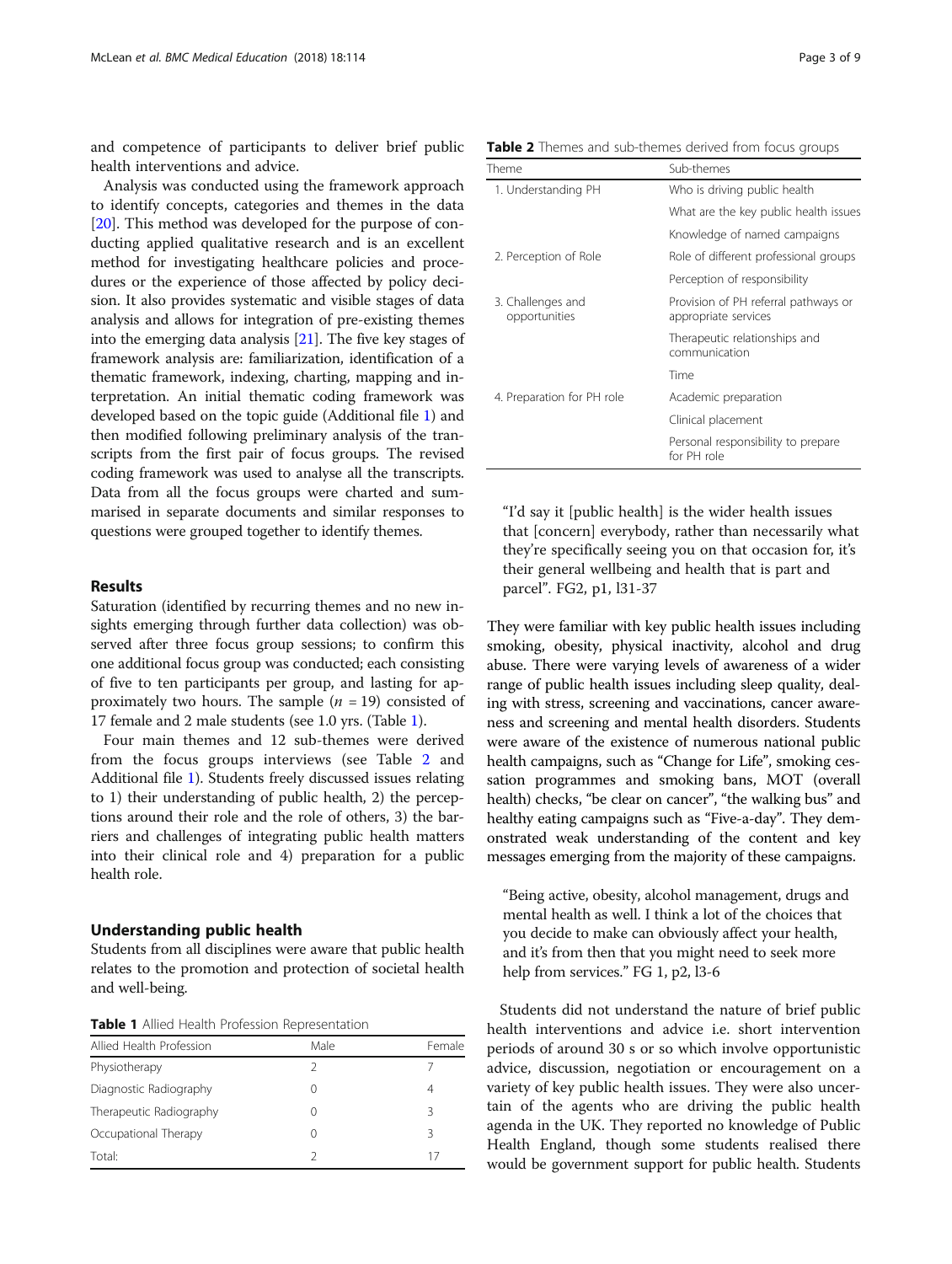were very uncertain about the role of their own professional bodies in public health and none were aware of any public health guidelines provided by their professional bodies.

### Perception of role

All students agreed that all health professions, including medical and nursing groups, have an important role in delivering public health messages and signposting patients to appropriate services. They felt that the different professional groups have different roles, skills, knowledge and experience which make it easier to deliver certain messages; for example, physiotherapists and exercise, or therapeutic radiographers and smoking.

Therapeutic radiography students presented conflicting views about their role. Most suggested that they have such little time with their patients that delivering their highly technological interventions is the greater priority. One student suggested that radiotherapy may attract more technical and less empathetic individuals with lesser capacity to deliver public health messages. On the other hand, therapeutic radiography students provided several examples of delivering public health messages on placement and could also see a particular role in delivering smoking cessation messages. Students viewed doctors and nurses as more medically and technically focussed, which limited their capacity and opportunity to deliver public health messages. All students felt that in practice none of the professional groups were delivering public health messages consistently or effectively.

"F: I think anyone that comes in contact with say the public as a health profession we've all got a duty of care to make sure that we're doing our bit to either promote health or help give them advice or something like that" FG 3, p4, l1-4

"F: Probably quite limited I think for radiotherapy….. I'd say the main intervention we offer as therapy radiographers is smoking cessation because smoking during radiotherapy can make your side effects a lot worse." FG 2, p7, l8-17

Students recognised that the ability to refer to other appropriate public health services or pathways of care was important. Students saw patients, and in some cases families and carers, as having a responsibility to be ready to listen and willing to make a change.

The majority of the occupational therapy and physiotherapy students saw themselves as key players in promoting a wide range of public health messages, however students felt the need for some discretion about how they approach issues with patients, and that they had a personal role in making public health messages patient-friendly.

"F…. we're here to signpost services for patients. We're not there to preach or to bang on about the same thing day-in day-out. That's where a bit of like discretion or, we all know when a patient is not being receptive to what you say, so you just pack it in don't you?" FG 2, p14, line 19-30

### Challenges and opportunities

A range of factors impacted on student confidence and competence to deliver public health messages.

a. Provision of referral pathways or appropriate services

Provision of BPHIA is enhanced where adequate referral process are in place. Students identified some of the local public health services available but recognised the need for enhanced personal knowledge of local services and a better understanding of referral processes to support the delivery of BPHIA. Links between professional groups (from AHP to general practitioner) are important in ensuring follow through of the intervention.

" … all my placements have been in Sheffield and that's actually been really useful because I know quite a few services and groups that are available here……. it's so crucial to have that knowledge about what's available for your patients…. " FG 1, p28 l34-p29 l6

Students thought it would be beneficial to be taught how and where to refer or signpost patients to public health services. Student confidence and delivery is increased in areas of practice with referral processes and is absent in areas where referral processes do not exist; or, as one diagnostic radiography student claimed, are not recognised.

"And we don't have the training to refer either ….. we don't have the knowledge of who to refer to". FG 4, P 23 l 8-11

### b. Relationships and communication

Students expressed concerns in two key areas: patient-therapist and inter-disciplinary relationships and communication. All students identified being "worried about jeopardising the relationship" (FG3 P5 l19–20) between patient and therapist, particularly on difficult topics such as smoking, weight, alcohol and drug use.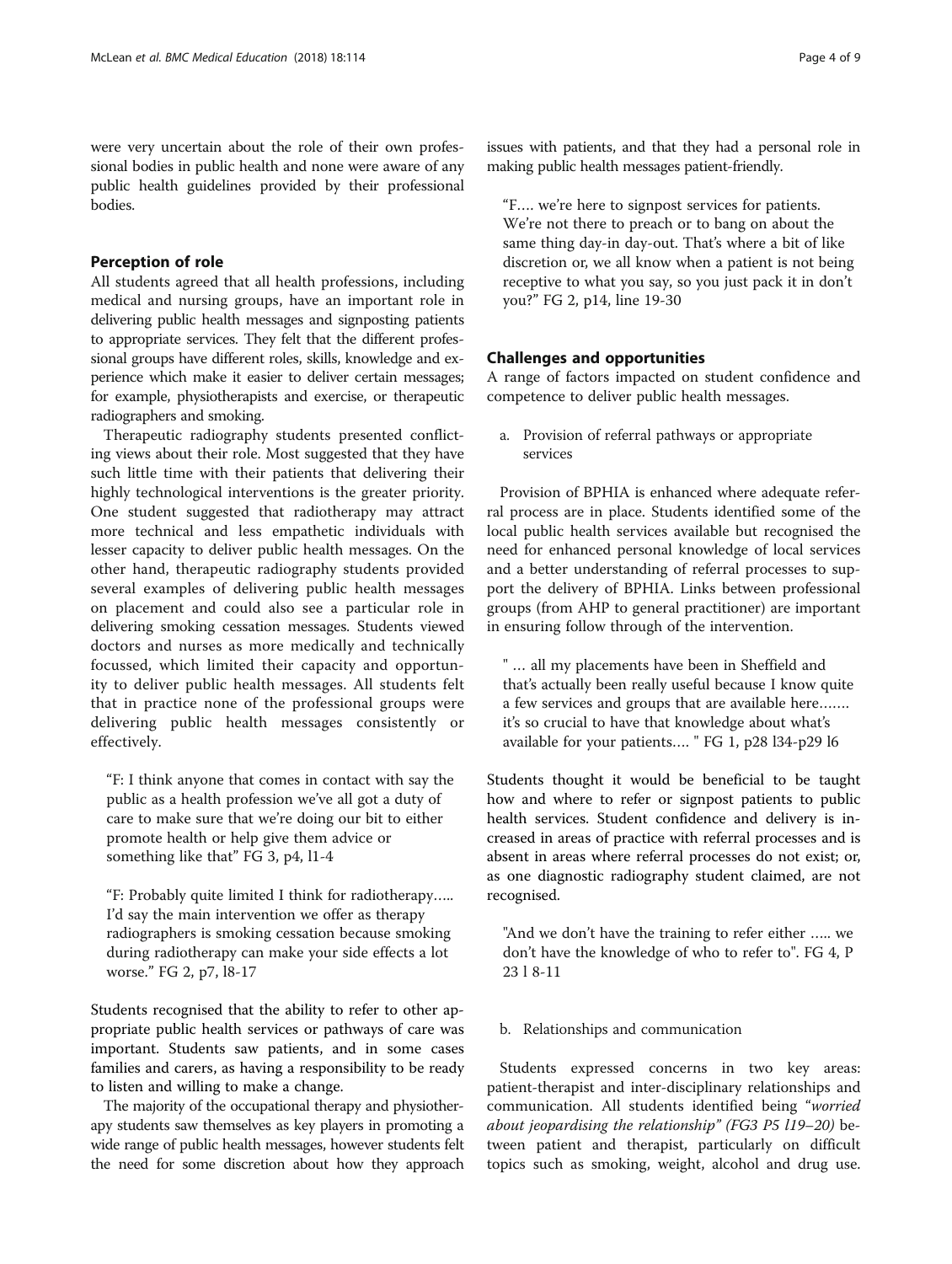They felt that building a rapport and trust with the patient around their current health problem took precedence. Students felt more confident about broaching the conversation about public health where they felt more knowledgeable or where there was a direct relationship with the patient's health problem. For example, therapeutic radiographers were most confident to discuss smoking cessation, because it has a direct consequence on patients' symptoms during radiotherapy treatment; physiotherapists were most confident about discussing exercise and physical activity, because it is a recognised way of managing most health problems. Students identified the importance of inter-disciplinary public health pathways that were connected and consistent. Referrals and signposting were only considered worthwhile if the follow-up services also carried out their role. Students also expressed concerns over how the views of a newly qualified AHP might be received within the multidisciplinary team.

Confidence was reduced for topics which they considered difficult to broach, for instance, alcohol dependency or obesity, or knowing how to offer public health advice if it was unrelated to current treatment.

"I wouldn't say I feel very confident giving people public health information, like dietary stuff I wouldn't really say I know about." FG 2, P30, l 18-21

#### c. Time and competing priorities

Although students recognised and identified some areas of good practice and delivery most students felt that there was inconsistency in the implementation of BPHIA. Time and competing priorities were viewed as a barrier by all students though this varied across different professional groups. While students felt that time was required to build sufficient rapport before tackling difficult issues, departmental culture and the support received from staff and educators was also seen to influence their delivery of BPHIA.

"I think it depends on the setting as well, because if you're a physio in a group like a rehab class you always have some education time so you usually do things like that in your education, but if it's an outpatient appointment when you've got 20 minutes, so you're not wasting time on whether they smoke or not, because it's just a different setting as well." FG 3, P15, l 28-32

Diagnostic radiography students in particular felt there was insufficient time to build a rapport and discuss lifestyle factors, when their priority was delivering more technical treatments. Occupational therapists thought that because they frequently spend longer with patients than other AHPs they could find time to discuss BPHIA interventions, however all students recognised that AHPs may have more time than doctors and nurses to deliver on BPHIA.

### Preparation for public health role

To varying degrees, all the AHP students felt a personal responsibility to engage in continuing professional development to develop their capacity to deliver on the public health role and that it was crucial to have a better understanding of the key public health messages. They felt that broadening out their healthcare delivery to include public health issues would lead to better holistic care of their patients. They felt that they were responsible for finding out about key public health messages they could be delivering and about public health services that were available to support their clinical environment. However they also felt that education provided through academic preparation and clinical placements were vital.

All students felt that they had received some academic preparation which had increased their awareness and knowledge about public health issues. Physiotherapy students had undertaken a public health qualification in year 1 of their course. Occupational therapy and physiotherapy students described undertaking modules and assignments that related to public health issues. However many students felt that the public health issues were becoming increasingly central to clinical practice, and that this element should be more pronounced in AHP courses. With regard to their variation in confidence about broaching public health issues, all students felt that the university could offer more instruction on negotiating difficult topics and delivering BPHIA without offending or "nagging" patients.

"actually health promotion in OT is becoming a very big thing, and it's something that OTs could have a much bigger role in to meet the needs of the public. Whereas my teaching […] was only a very small three day module. And really considering now the role that we could have, it should be so much bigger…". FG 1, p18 l31 - p19l 8.

"F: And it's like you said you didn't feel confident to say anything about patients with OA because you didn't know that that was definitely the right thing, so I think if they made an effort to teach us that side of things as well" FG3, pp19, line 36 to pg 20, l 37

Therapeutic and diagnostic radiography students felt that public health issues were not seen as being within the scope of practice and stated that they did not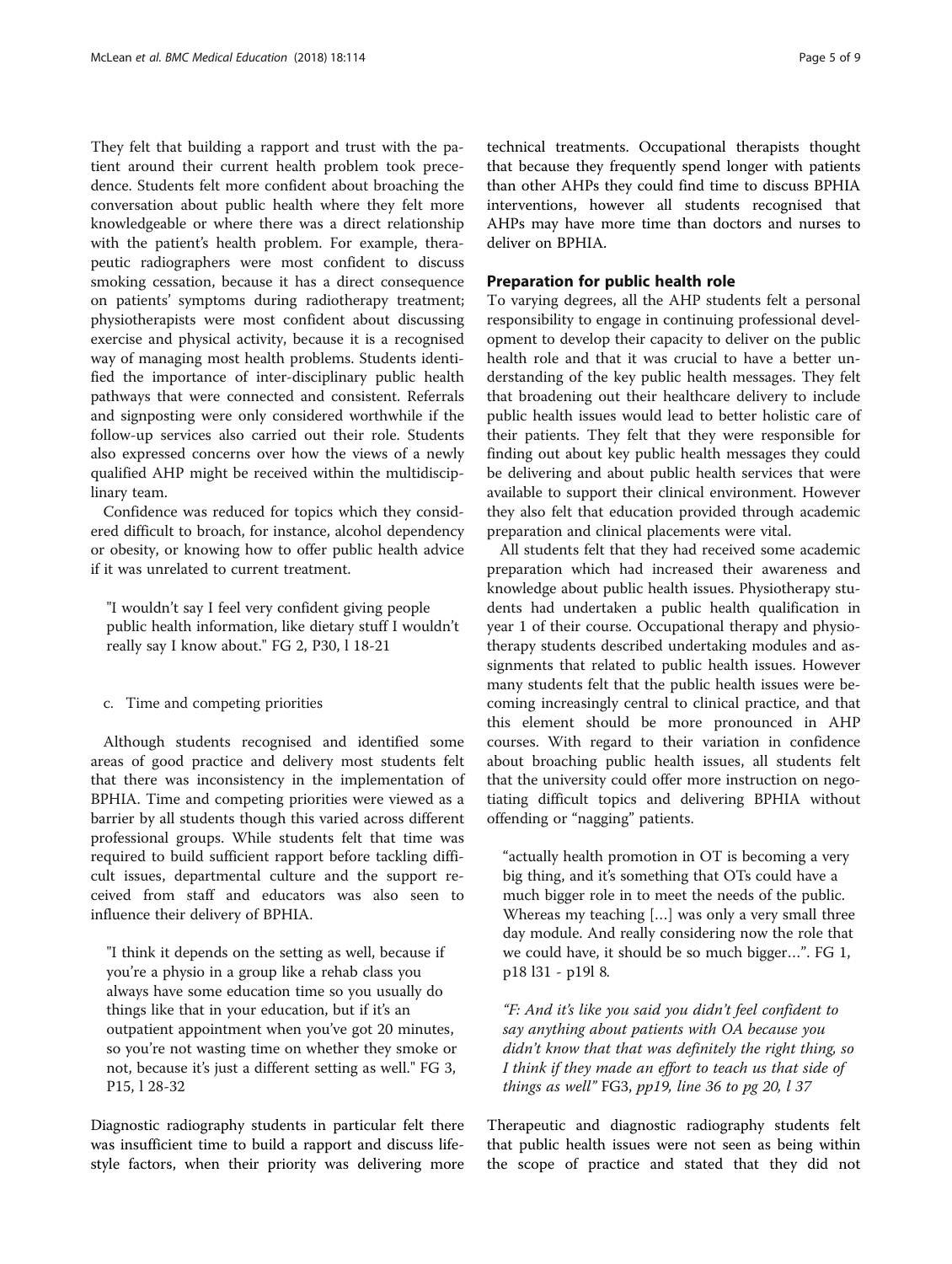observe BPHIA in action and were not encouraged to implement it themselves by their clinical educators. Physiotherapy and occupational therapy students found the opportunities to apply BPHIA whilst on clinical placement were variable, reporting that some placement supervisors encouraged the application of public health issues. Although all participants could identify the potential for BPHIA, students attributed their lack of confidence to do this due firstly to a lack of public health content in academic modules, and second to lack of encouragement or support by placement educators.

"I wouldn't say I've ever been encouraged really. I can't ever think of a moment on all of my six placements that I've been told to, or encouraged to deliver a certain public health message". FG 1, p24, l27-32

### Discussion

This study identified four key themes namely: understanding of public health issues; perceptions of their role in this; challenges and opportunities to develop a public health role; and preparation for a public health role. These themes give rise to four key areas which are discussed below.

#### Conflicting perceptions of role

Participants recognised that they had an important role in delivering BPHIA, however radiography students did not observe any clinical exposure to BPHIA during clinical practice.

These findings are supported by research previously undertaken in the recent healthy conversations paper [[22\]](#page-8-0). The healthy conversations project surveyed qualified allied health professionals surrounding their role in public health, and found that 87.6% of individuals agreed that their role should include an element of preventative ill health. However a recent extensive meta-ethnography [[16\]](#page-8-0) suggests that health care professionals' willingness to engage in public health related activities depended upon whether they were biopsychosocially or biomedically oriented. Primary care health professionals with a more biomedical orientation were less likely to engage in disease prevention and promotion of healthy lifestyles, thought such activities were peripheral to their field of work and was the responsibility of community or Government. On the other hand, healthcare professionals that adopted a biopsychosocial approach thought that public health activities were an important part of their role and felt responsible for implementing these activities in practice. This literature review almost exclusively presents findings related to primary care physicians and nurses and therefore may not accurately reflect the views of AHPs [\[16\]](#page-8-0). It is possible

that recent promotion of the role of AHP's in public health may be increasing the positive attitudes and BPHIA of AHP staff. However, according to our study this was not reflected in the student's clinical placement experiences, where there was generally conflicting, but low levels engagement of AHPs with BPHIA.

### Barriers to delivery of BPHIA

Students identified a range of barriers to the delivery of BPHIA, including environment, culture, time and variations in the practice of qualified AHPs. These barriers and challenges to delivering public health messages were also identified by physicians and nurses working in primary care  $[16]$  $[16]$ . Often students felt that placement experiences did not offer a safe environment to broach difficult topics. Support from clinical staff and educators positively influenced the delivery of BPHIA, and more should be done to ensure safe opportunities are provided for students during clinical placement. Students strongly agreed that the delivery of BPHIA was part of their role however lacked confidence and were inhibited where this was not encouraged by clinical staff and educators. Although students agreed that BPHIA was part of their role they were unclear about what their exact role should be. Students identified their thoughts regarding priority areas for different professional areas; however students were unaware of professional body guidance and were mostly unable to refer to academic teaching or clinical experience to identify their specific professional role in the delivery of BPHIA.

The participants' views concerning time as a barrier to provision correlate with those of practising AHPs in the literature [[23](#page-8-0)]. One possible explanatory factor may be students' limited knowledge of BPHIA which they attributed to lack of coverage in education. If so, the qualified AHP workforce in the evidence base may have experienced a similar deficit. The sense that there may be insufficient time to deliver BPHIA may result from limited knowledge and training around the delivery of brief interventions. Timeliness and the appropriateness of delivery in the patient pathway were also identified as a barrier and an area of concern. Students who felt confident to deliver BPHIA were concerned about how to manage the complex conversations that make take place following the brief intervention, with a lack of infrastructure to support referral pathways. They had limited experience of observing strategies to overcome this in the clinical setting.

Across the AHP disciplines many health topic areas are recognised as 'difficult conversations'. Throughout the AHP academic and clinical training students are supported with skill development to hold difficult conversations, such as terminal illness, progressive illness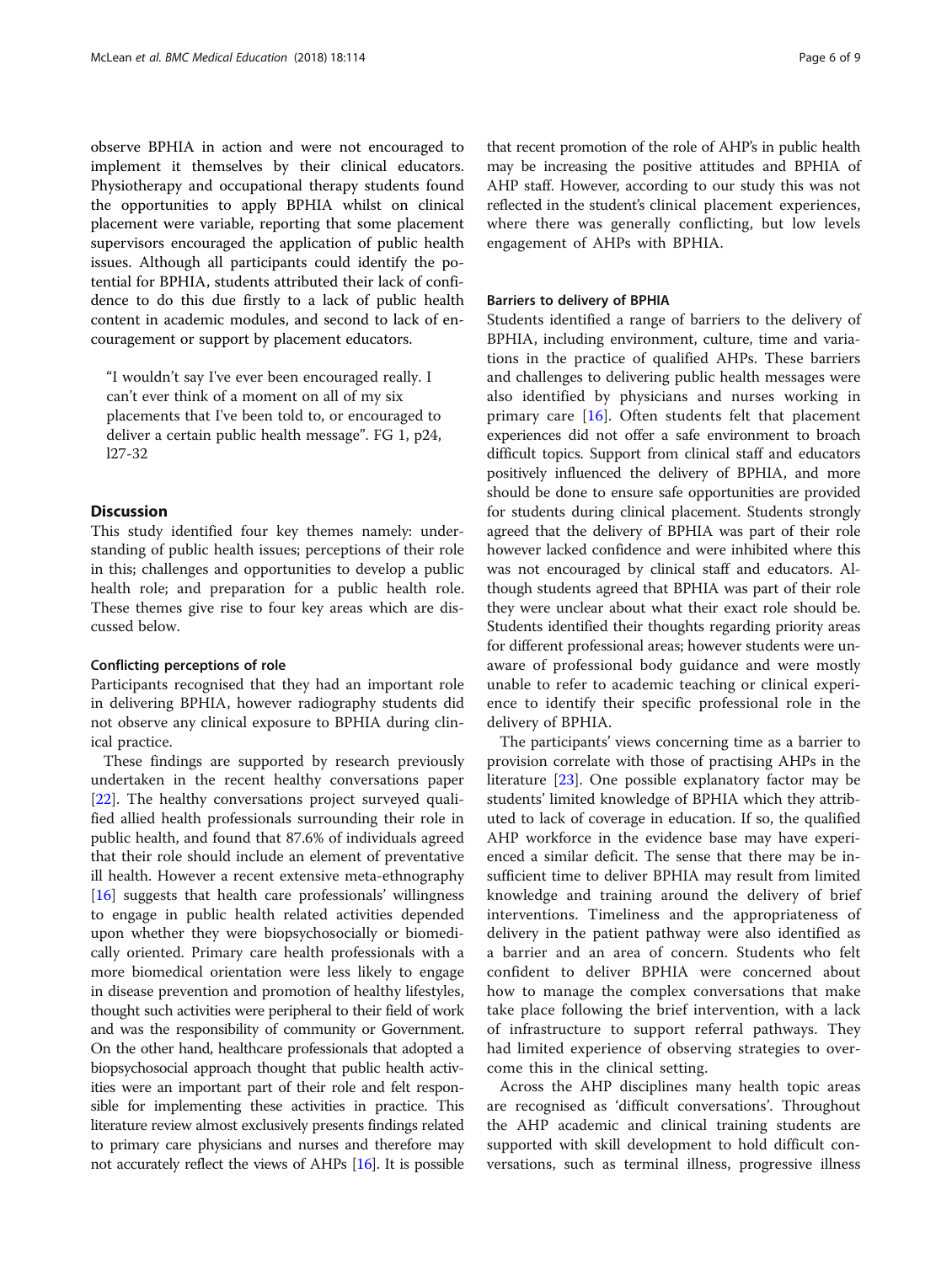and disability; but students did not recognise that this skill is transferable to other areas, including public health.

The clinical environment has a clear role in developing student confidence and competence in the delivery of BPHIA and can act as a barrier or facilitator to their contribution to the public health agenda. If the workplace does not encourage this, students are likely to avoid broaching difficult conversations, limiting experience and knowledge gained through placement opportunities. Students also recognised the significance of adequate referral processes. Although some students were able to identify some local services, a clear link between an absence of referral process and absence of delivery of BPHIA was established. The need for a clear clinical infrastructure to fully embed referral pathways within practice is necessary to further support the role of AHPs in public health and this is identified as a recommendation for practice. There is a risk that ineffective health communication can generate harm, loss of confidence in services, and even lead to death [\[24](#page-8-0)].

### Building confidence and competence in the future AHP workforce

Students identified some teaching of public health concepts during academic blocks in the university, which varied across professions. However there was a clear gap in knowledge surrounding **brief** public health interventions and advice. In order for students to develop confidence in the delivery of BPHIA several areas for development have been identified; firstly, in addition to the delivery of public health content in the academic setting students requested teaching that is focused on how to deliver BPHIA. Knowledge of public health topics only was not sufficient for students to translate this into the delivery of BPHIA in a clinical setting. Secondly, lack of confidence can be explained through limited experiential learning around broaching difficult topics with service users in practice. Although students received teaching on how to engage in difficult conversations within many AHP undergraduate courses this was not always clearly identified as a transferable skill to other difficult conversations such as BPHIA.

A further inhibiter to student confidence can be explained by limited opportunities to practise the delivery of BPHIA in a safe and supportive environment. The clinical placement setting must provide students with the opportunity to broach such conversations with service users and to provide mentor support to enable students to develop confidence in this area. Student experience of clinical placement support varied considerably across the professions and even across rotations within individual professional groups.

The importance of the placement setting in the delivery of public health during pre-registration AHP courses is identified by the Council of Deans of Health [\[25](#page-8-0)]. This review of current practice recognises the significant amount of time that learners spend on clinical placement, recognising the need for students to translate knowledge into practice. This research identifies a clear need to develop the curriculum to include a core public health element within undergraduate AHP courses, although embedding further content will be a challenge given other demands for better clinical knowledge [\[25](#page-8-0)]. One current issue is the quantity and content of currently delivered public health material and how this should be standardised across AHP courses. The Council of Deans of Health [[25\]](#page-8-0) identified eight key areas of public health; this could be used as an initial framework, with subject specific content embedded where appropriate for individual courses.

Further research toward wider assessment of HEI's and the evidence base to develop a robust finalised framework for public health within the AHP curriculum has been recommended, which should include the role and contribution of clinical partners [[25](#page-8-0)]. Further research with clinical staff to understand their contribution to the public health agenda and how significant individuals feel that public health is to their individual job role would enable broader understanding of the perceptions of AHP students in this study. This would also provide information surrounding gaps in knowledge that could be supported through the development of a postgraduate framework for public health to enable future support from the clinical workforce in the integration of public health within the clinical and academic setting. The development of the clinical environment not only requires support for knowledge and confidence of staff and students to deliver BPHIA but also the need for a robust clinical infrastructure to support the delivery of public health in AHP settings. This includes the need for support from an organisational level to provide referral pathways that are effective for service users.

#### Strengths and limitations

This project provides a unique contribution to the evidence base, and focused on final year AHP students' perceptions regarding their role in the delivery of brief public health interventions and advice. This viewpoint is essential as the student group represents the future workforce of the allied health professions and as a result they provide a unique point of view on an area of practice that is a requirement of the workforce. The method used in this project enabled saturation to be reached, highlighting the quality of the research, furthermore the rigorous data analysis support the validity of the results of this study.

One limitation of this study is that the sample population are representative of only one year group of students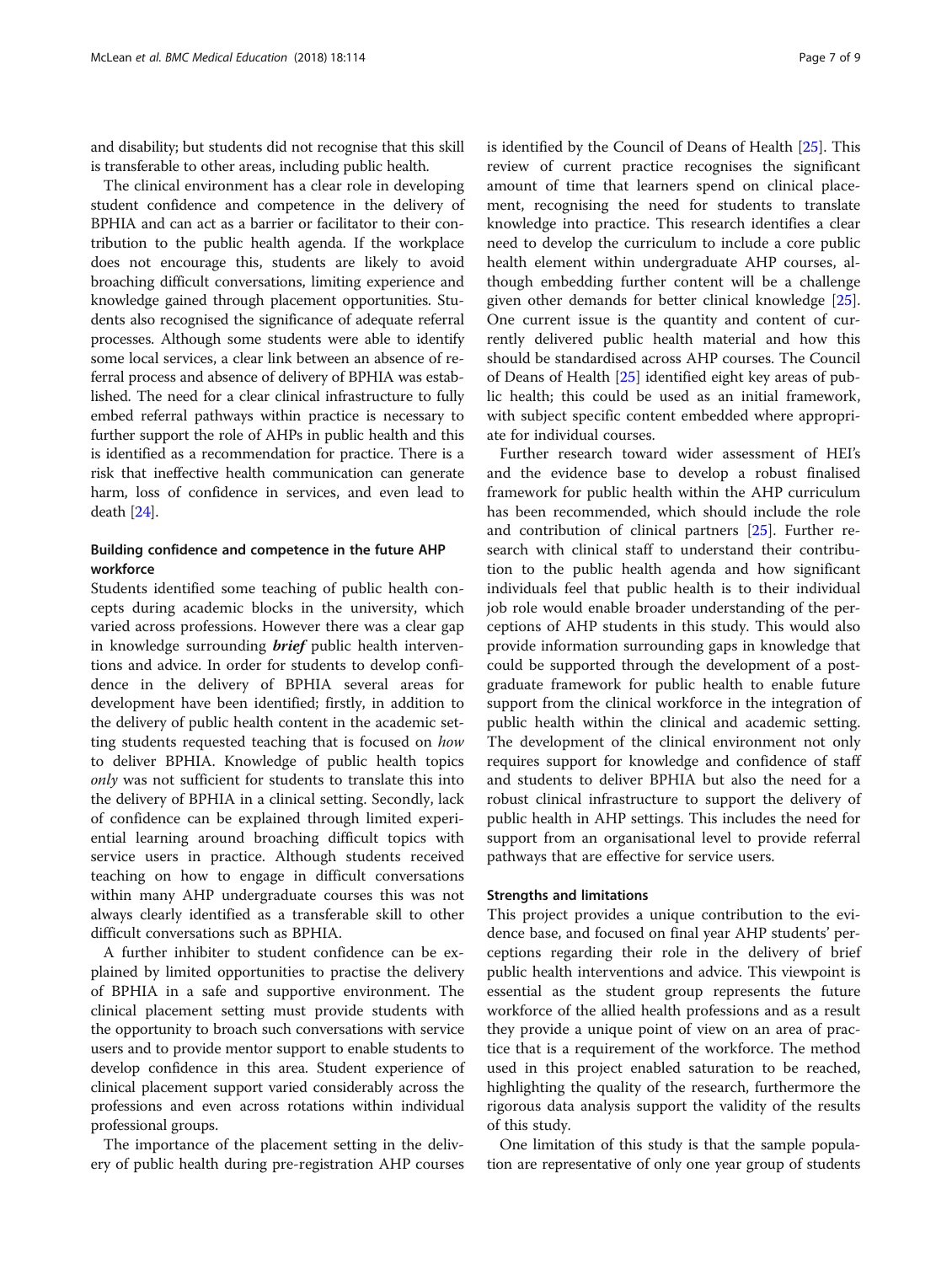<span id="page-7-0"></span>in one university. Although this included a range of allied health professions, the timing and criteria for the focus groups excluded some AHP groups who were not in university at the time or had already graduated from the course; as a result not all AHP groups were represented in this study.

If this work is to be continued further focus groups with a wider sample must be conducted, such as all AHPs and across multiple universities. There was no attempt in this study to see if between student and graduation there was a change in perspective on this issue, which could be investigated. This study was conducted in 2016; by the time of publication the views and perceptions expressed here might well be outdated. Finally it must be asked how will a public health intervention agenda be integrated into what are already crowded curricula.

### Conclusion

This study has explored the perceptions of AHP students about their role in delivering BPHIA. The analysis revealed themes relating to 1) their understanding of public health, 2) the perceptions around their role and the role of others, 3) the barriers and challenges of integrating public health matters into their clinical role and 4) preparation for a public health role. In general AHP students had a positive view towards their role as public health messengers, but identified several barriers which impacted on their confidence and competence to deliver BPHIA effectively or optimally. Two key steps were identified around enhancing capacity to deliver public health messages. First, enhancing the integration of public health in the academic curriculum in order to optimise students understanding of how public health fits within patient-centred practice and to offer safe environment for students to engage with difficult conversations. Second, developing clinical placements which offer greater opportunity and support for developing skills in delivering BPHIA which are optimally tailored to patient need.

### Additional file

[Additional file 1:](https://doi.org/10.1186/s12909-018-1224-0) Focus group topic guide. This file is the topic guide used to enable the focus group facilitator to explore relevant issues during the focus groups. (DOCX 16 kb)

#### Abbreviations

AHP: Allied Health Professions; BPHIA: Brief public health interventions and advice; FG: Focus Group; HEI: Higher Education Institution; NHS: National Health Service; UK: United Kingdom

#### Acknowledgements

We would like to acknowledge and thank the students that participated in this research.

### Availability of data and materials

Data and materials supporting the findings of this project can be found in the Sheffield Hallam Research Data Archive (SHURDA) [https://shurda.shu.](https://shurda.shu.ac.uk/) [ac.uk/](https://shurda.shu.ac.uk/). Direct link; [https://shurda.shu.ac.uk/73/.](https://shurda.shu.ac.uk/73/)

#### Authors' contributions

Authors SMc, LC, SM and NP equally contributed to this study, all were all involved in the conception and design of the study, interviews, analysis and interpretation of the data. SMc, LC, SM and NP contributed to and reviewed draft papers and read and approved the final version of the manuscript.

#### Ethics approval and consent to participate

The project received ethical approval from the Sheffield Hallam University research ethics committee (reference Ref: 2013–4/HWB/HSC/STAFF/14). Participants completed a consent form and were provided with participant information sheet prior to commencement of the focus groups.

#### Competing interests

There authors declare that they have no competing interests.

#### Publisher's Note

Springer Nature remains neutral with regard to jurisdictional claims in published maps and institutional affiliations.

### Received: 12 March 2017 Accepted: 14 May 2018 Published online: 24 May 2018

#### References

- 1. Public Health England, about us. [https://www.gov.uk/government/publica](https://www.gov.uk/government/publications/from-evidence-into-action-opportunities-to-protect-and-improve-the-nations-health) [tions/from-evidence-into-action-opportunities-to-protect-and-improve-the](https://www.gov.uk/government/publications/from-evidence-into-action-opportunities-to-protect-and-improve-the-nations-health)[nations-health](https://www.gov.uk/government/publications/from-evidence-into-action-opportunities-to-protect-and-improve-the-nations-health). Accessed 10 Dec 2016.
- 2. Public Health England From evidence into action: opportunities to protect and improve the nations health. Accessed 10 Dec 2016. [https://www.gov.](https://www.gov.uk/government/uploads/system/uploads/attachment_data/file/366852/PHE_Priorities.pdf) uk/government/uploads/system/uploads/attachment\_data/file/366852/PHE Priorities ndf
- 3. The Stationery Office. Saving lives: our healthier nation. 1999 [https://www.](https://www.gov.uk/government/uploads/system/uploads/attachment_data/file/265576/4386.pdf) [gov.uk/government/uploads/system/uploads/attachment\\_data/file/265576/](https://www.gov.uk/government/uploads/system/uploads/attachment_data/file/265576/4386.pdf) [4386.pdf](https://www.gov.uk/government/uploads/system/uploads/attachment_data/file/265576/4386.pdf). Accessed 10 Dec 2016.
- 4. Hunter DJ, Perkins N. Partnership working in Public Health Bristol: Policy Press; 2014.
- 5. Elwell L, Powell J, Wordsworth S, Cummins C. Health professional perspectives on lifestyle behaviour change in the paediatric hospital setting: a qualitative study. BMC Pediatr. 2014;14:71.
- 6. Wanless D and the Health Trends Review Team. Securing our Future Health: Taking a Long-Term View. 2002. [http://www.yearofcare.co.uk/sites/default/](http://www.yearofcare.co.uk/sites/default/files/images/Wanless.pdf) [files/images/Wanless.pdf](http://www.yearofcare.co.uk/sites/default/files/images/Wanless.pdf) 2002. Accessed 10 Dec 2016.
- 7. Wanless D. Securing good health for the whole Population 2004. [http://](http://www.southampton.gov.uk/moderngov/documents/s19272/prevention-appx%201%20wanless%20summary.pdf) [www.southampton.gov.uk/moderngov/documents/s19272/prevention](http://www.southampton.gov.uk/moderngov/documents/s19272/prevention-appx%201%20wanless%20summary.pdf)[appx%201%20wanless%20summary.pdf](http://www.southampton.gov.uk/moderngov/documents/s19272/prevention-appx%201%20wanless%20summary.pdf). Accessed 10 Dec 2016.
- 8. Department of health. Choosing Health: Making healthier choices easier. London. Department of Health. 2004. [http://webarchive.nationalarchives.](http://webarchive.nationalarchives.gov.uk/+/dh.gov.uk/en/publicationsandstatistics/publications/publicationspolicyandguidance/dh_4094550) [gov.uk/+/dh.gov.uk/en/publicationsandstatistics/publications/](http://webarchive.nationalarchives.gov.uk/+/dh.gov.uk/en/publicationsandstatistics/publications/publicationspolicyandguidance/dh_4094550) [publicationspolicyandguidance/dh\\_4094550.](http://webarchive.nationalarchives.gov.uk/+/dh.gov.uk/en/publicationsandstatistics/publications/publicationspolicyandguidance/dh_4094550) Accessed 10 Dec 2016.
- 9. HM Government. Healthy lives, healthy people: our strategy for public health in England. 2010. [https://www.gov.uk/government/publications/healthy-lives](https://www.gov.uk/government/publications/healthy-lives-healthy-people-our-strategy-for-public-health-in-england)[healthy-people-our-strategy-for-public-health-in-england.](https://www.gov.uk/government/publications/healthy-lives-healthy-people-our-strategy-for-public-health-in-england) Accessed 12 Dec 2016.
- 10. Allied Health Professionals Federation. Public Health England. A strategy to develop the capacity, impact and profile of allied health professionals in public health 2015–2018 2015 [http://www.ahpf.org.uk/files/AHP%20Public%](http://www.ahpf.org.uk/files/AHP%20Public%20Health%20Strategy.pdf) [20Health%20Strategy.pdf](http://www.ahpf.org.uk/files/AHP%20Public%20Health%20Strategy.pdf). Accessed December 2016.
- 11. Chartered Society of Physiotherapists. Public Health and Physiotherapy: Resource pack. 2012. [http://www.csp.org.uk/publications/public-health-phys](http://www.csp.org.uk/publications/public-health-physiotherapy-resource-pack-part-4-brief-interventions-evidence-briefing) [iotherapy-resource-pack-part-4-brief-interventions-evidence-briefing](http://www.csp.org.uk/publications/public-health-physiotherapy-resource-pack-part-4-brief-interventions-evidence-briefing). Accessed 10 Dec 2016.
- 12. College of Occupational Therapists. Occupational therapists have a role in many aspects of public health and health promotion. 2012. [http://citeseerx.](http://citeseerx.ist.psu.edu/viewdoc/download;jsessionid=ED0DC2679230D85EE672533DC3FD40AA?doi=10.1.1.394.6326&rep=rep1&type=pdf) [ist.psu.edu/viewdoc/download;jsessionid=ED0DC2679230D85EE672533DC3F](http://citeseerx.ist.psu.edu/viewdoc/download;jsessionid=ED0DC2679230D85EE672533DC3FD40AA?doi=10.1.1.394.6326&rep=rep1&type=pdf) [D40AA?doi=10.1.1.394.6326&rep=rep1&type=pdf](http://citeseerx.ist.psu.edu/viewdoc/download;jsessionid=ED0DC2679230D85EE672533DC3FD40AA?doi=10.1.1.394.6326&rep=rep1&type=pdf). Accessed July 2016.
- 13. Society and College of Radiographers. Health promotion: guidance for the radiography workforce. 2011 [http://www.sor.org/learning/document-library/](http://www.sor.org/learning/document-library/health-promotion-guidance-and-advice-radiography-workforce/3-radiography-workforce-and-health)